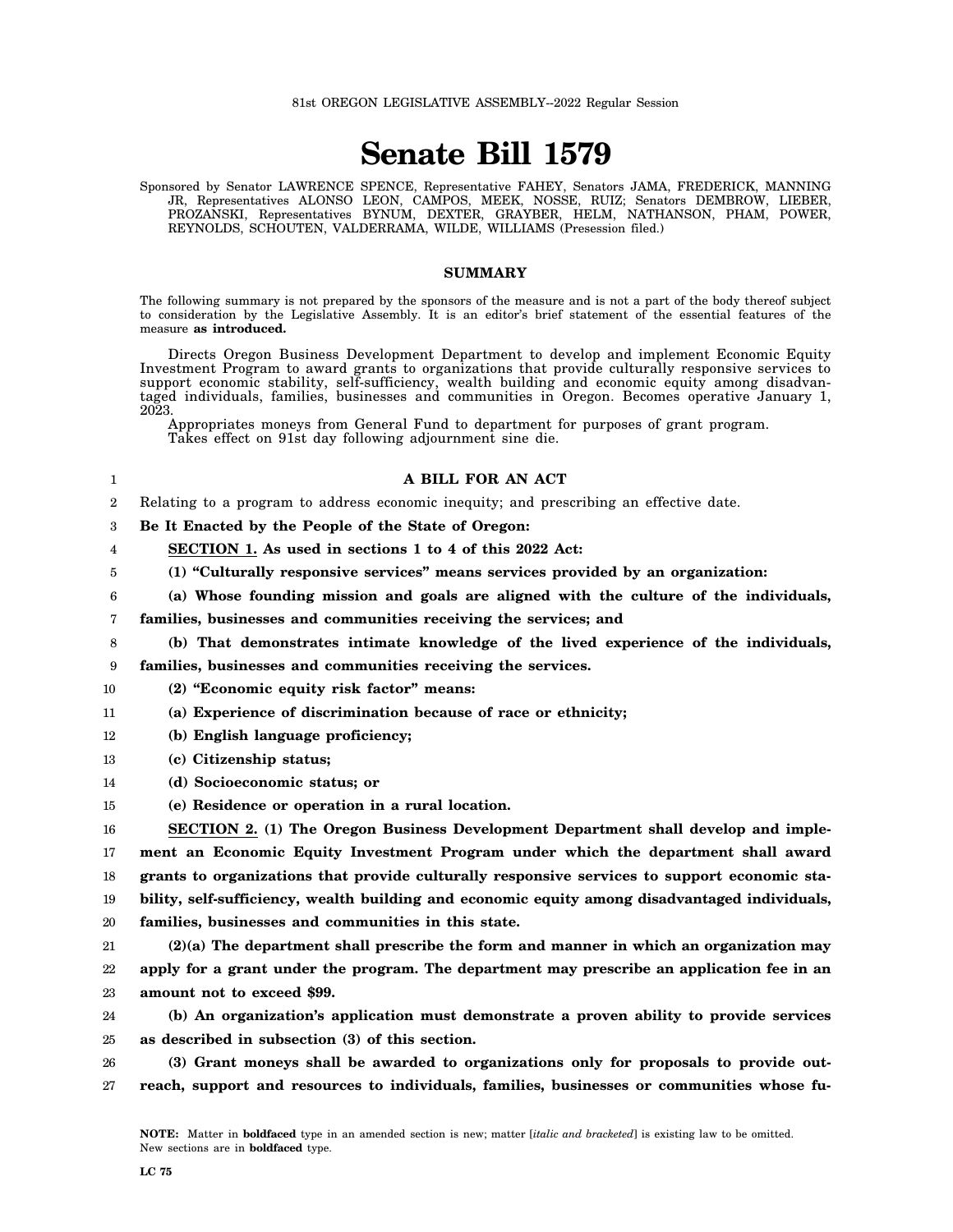#### SB 1579

1 2 3 4 5 6 7 8 9 10 11 12 13 14 15 16 17 18 19 20 21 22 23 24 25 26 27 28 29 30 31 32 33 34 35 36 37 38 39 40 41 42 43 44 **ture is at risk because of any combination of two or more economic equity risk factors in order to improve economic equity as measured by: (a) Ownership of land, principal residences and other real property; (b) Entrepreneurship; (c) Business development; (d) Workforce development; and (e) Intergenerational wealth building, such as savings, investments and real property equity. (4) Upon request, the department shall provide technical assistance to organizations that receive grant moneys under the program and may consult with an organization about the organization's needs to maintain capacity to carry out the proposal for which the grant moneys were awarded. SECTION 3. (1)(a) The Oregon Business Development Department shall conduct biennial evaluations of the services provided in the preceding 24-month period by organizations that are funded with grant moneys under the Economic Equity Investment Program developed and implemented under section 2 of this 2022 Act. (b) Each biennial evaluation shall measure the outcomes achieved by such services in light of current research into the measures of economic equity described in section 2 (3) of this 2022 Act and culturally responsive services. (2) Not later than September 15 of each even-numbered year, the department shall provide a report, in the manner required under ORS 192.245, to the interim committees of the Legislative Assembly related to economic development, that sets forth: (a) The results of the most recent evaluation conducted under subsection (1) of this section; (b) The increase in the capacity of the organizations receiving grant moneys to provide the services for which the grants were awarded; and (c) Any other information the department considers important to enable the committees to assess the success of the program. SECTION 4. (1) There is established in the State Treasury, separate and distinct from the General Fund, the Economic Equity Investment Fund. Interest earned by the Economic Equity Investment Fund shall be credited to the fund. (2) All moneys in the fund are continuously appropriated to the Oregon Business Development Department for the purposes of developing and implementing the Economic Equity Investment Program under sections 1 to 4 of this 2022 Act. (3) Moneys in the fund shall consist of: (a) Moneys appropriated to the fund by the Legislative Assembly; (b) Moneys otherwise transferred to the fund by the Legislative Assembly or the Oregon Business Development Department; (c) Interest earned upon moneys in the fund; and (d) Other moneys or property transferred to the fund from any public or private source. (4) The department may accept for deposit in the fund any grant, donation, gift or bequest of moneys or property from any public or private source. SECTION 5. There is appropriated to the Oregon Business Development Department, for the biennium ending June 30, 2023, out of the General Fund, the amount of \$50,000,000 for**

45 **the purpose of carrying out the provisions of sections 1 to 4 of this 2022 Act. This appro-**